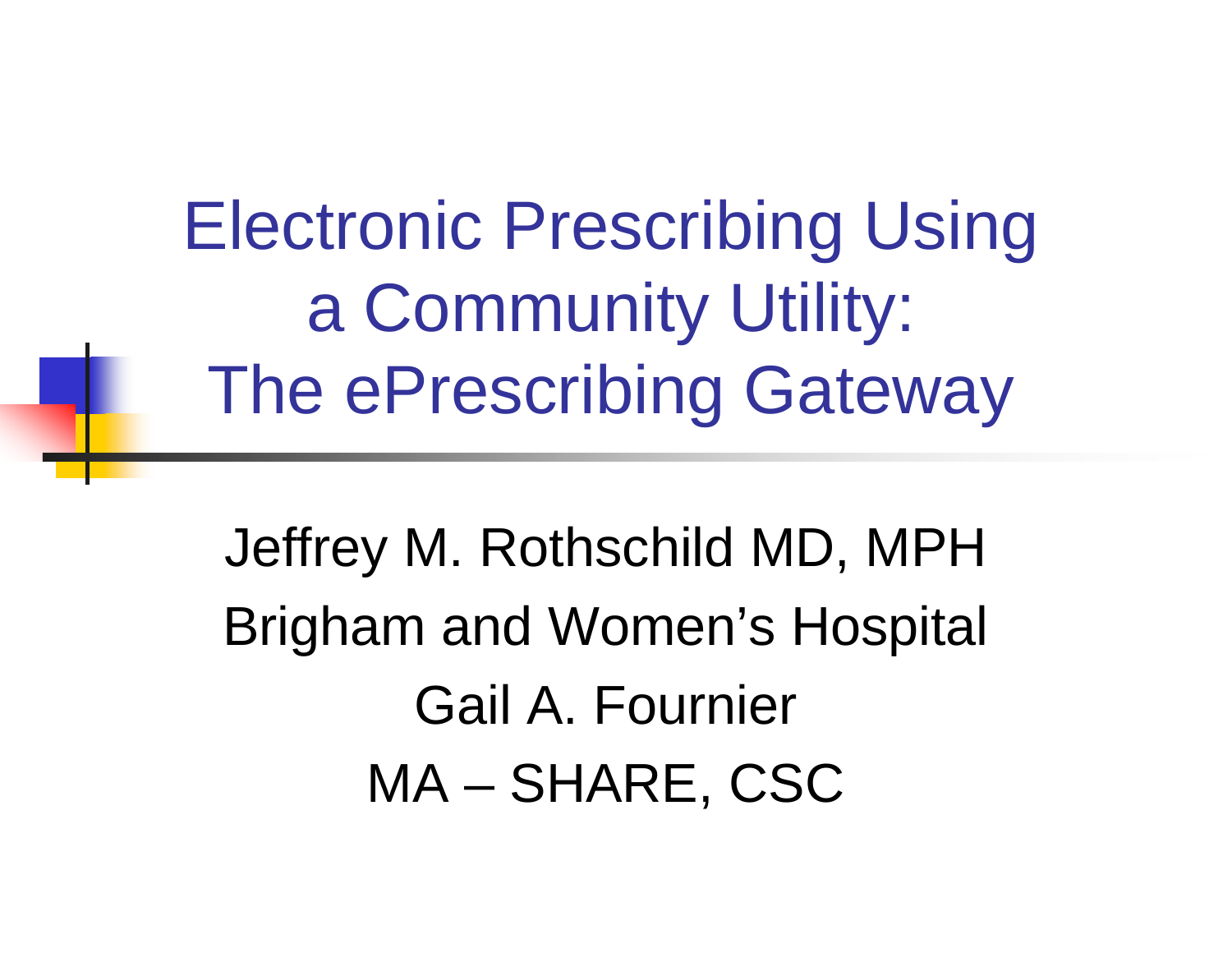### Research Team and Partners

#### **BWH and Partners Healthcare**

- P. Jeffrey Rothschild MD, MPH
- k. David Bates MD, MSc
- $\mathcal{C}^{\mathcal{A}}$ Tejal Gandhi MD, MPH
- $\mathbb{R}^3$ Andrew Seger PharmD
- P. Carol Keohane RN
- P. Carol Broverman PhD
- k. Barry Blumenfeld MD, MSc

#### **MA-SHARE / CSC**

- P. John Halamka MD
- k. Gail Fournier
- $\mathcal{A}$ Greg DeBor
- k. Sachi Rath MD
- P. Dan Kearney
- P. Laurance Stuntz
- M. Vinod Muralidhar
- P. John Calladine
- **Blue Cross Blue Shield of Massachusetts**

**RxHub**

**SureScripts**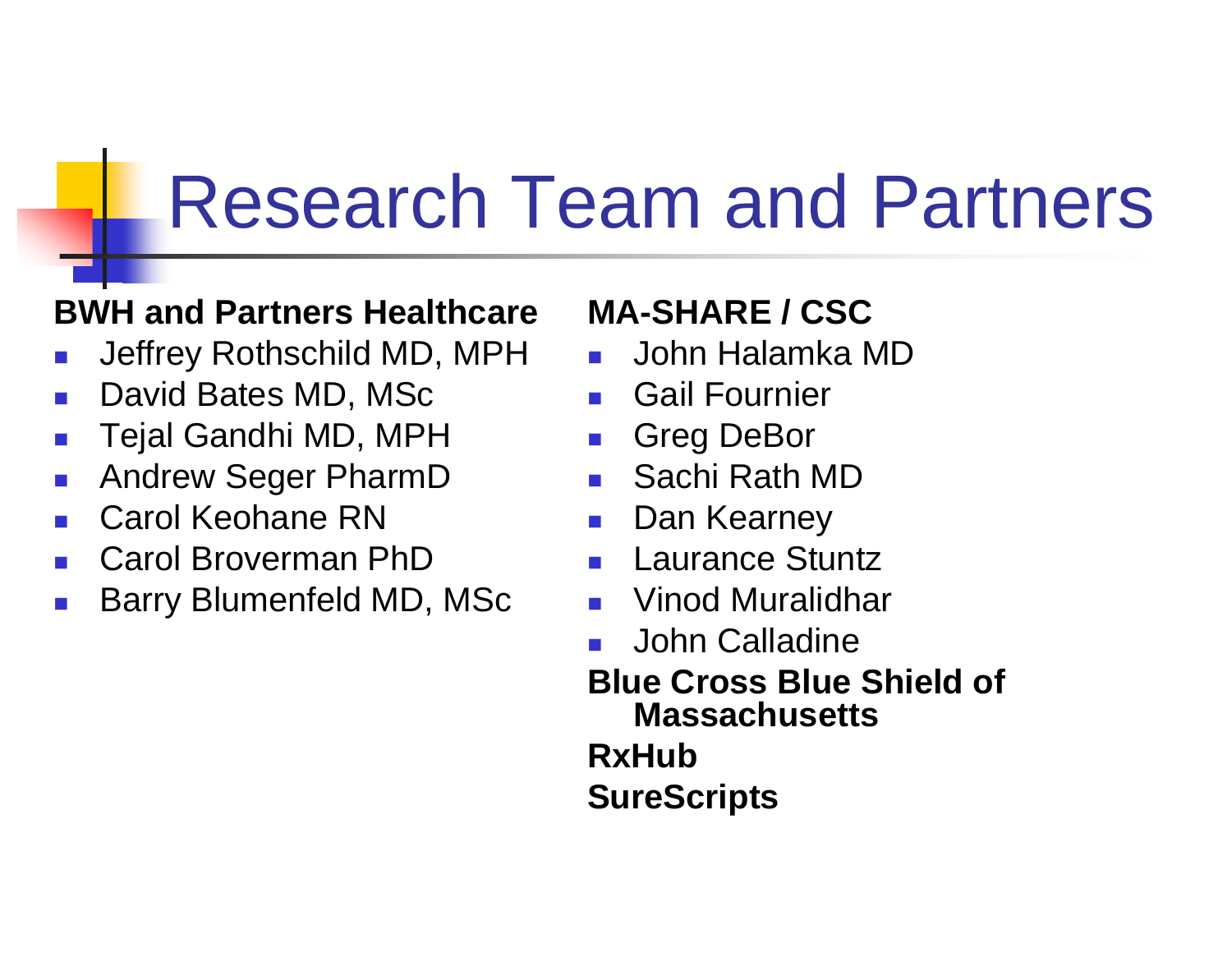# Study Aims

- To test the interoperability of the standards. (**Aim I**)
- ■ To study and compare ePrescribing to CPOE without electronic submission with regards to:
	- safety, quality and efficiency (**Aim II**)
	- **business processes e.g. provider** efficiency and workflow (**Aim III**)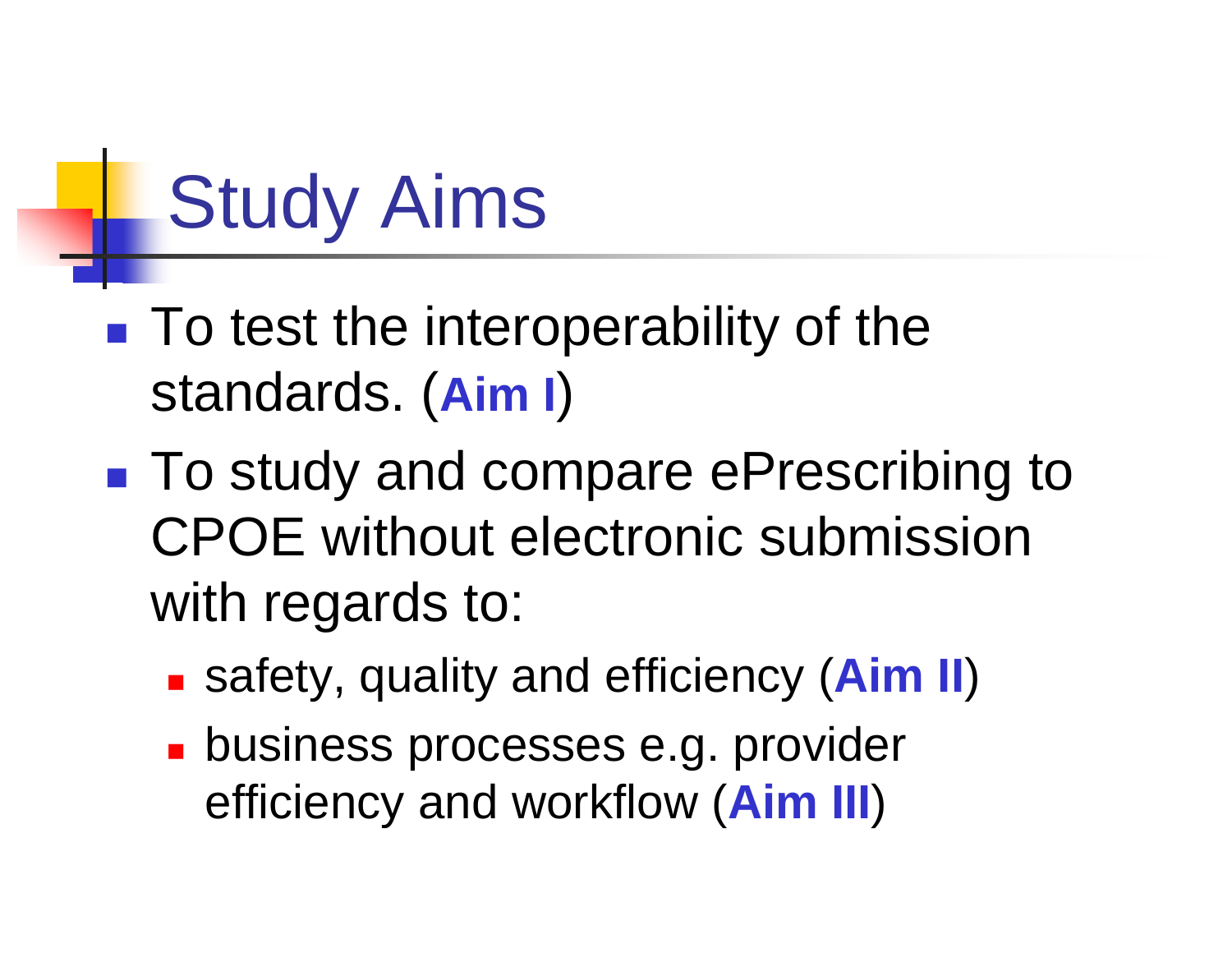### Study Sites and Collaborators

- **MA-SHARE** (Simplifying Healthcare Among Regional Entities)
	- **Example CSC Consulting**
	- **E** eRx Gateway
- **BIDMC ambulatory medical clinics** 
	- ACPOE system webOMR
- BWH and PHS
	- **Adverse drug event (ADE) outpatient monitoring** system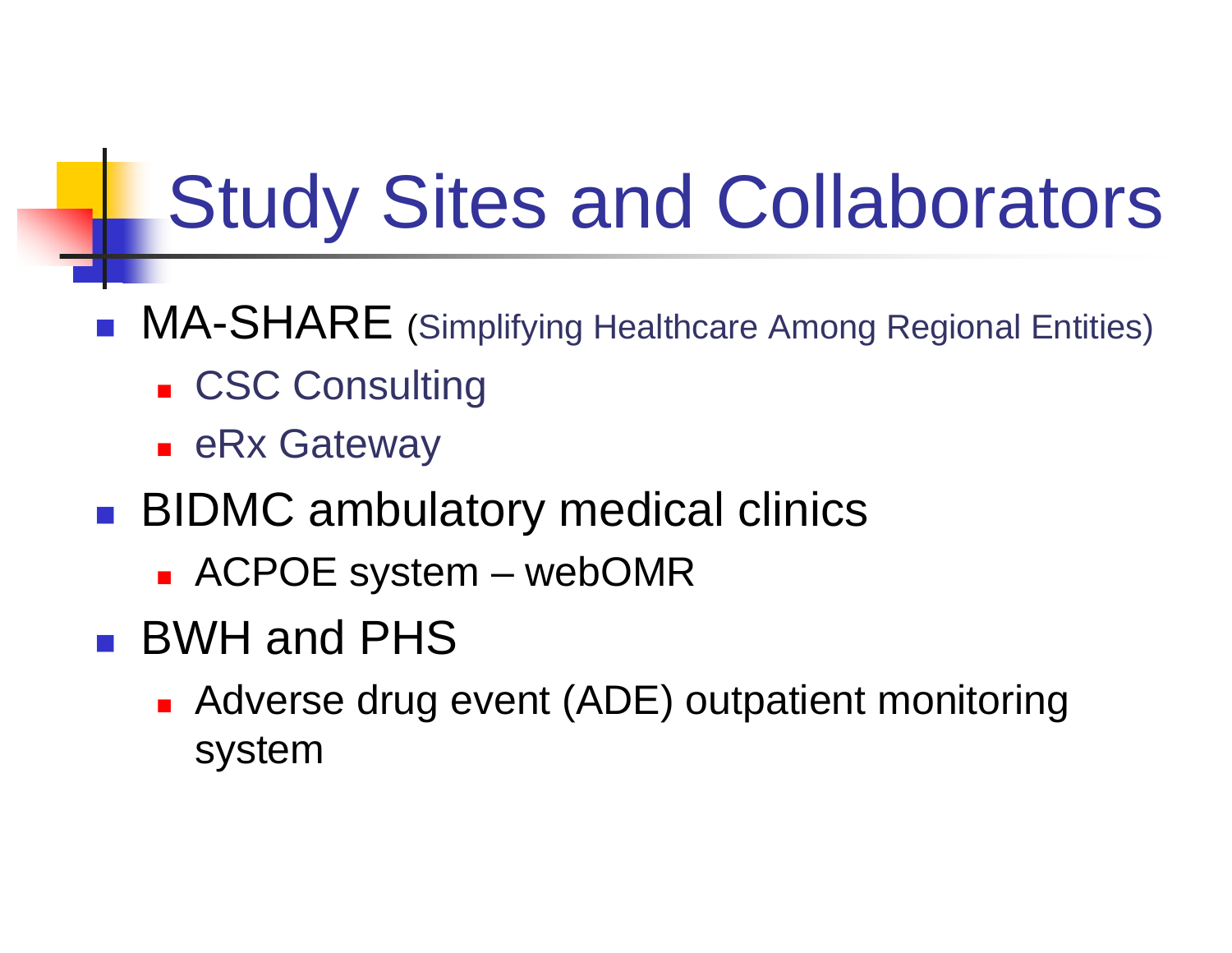## eRx Gateway

- **Community infrastructure utility for providers,** payers, and vendors, offering standardsbased interoperability
- p. ■ Target adopters—
	- **Providers, payers, and vendors operating in MA to** improve quality, reduce complexity, reduce cost
	- × EHR vendors operating in MA to support customer needs
	- **Deta Control** Outside of MA, software provided free of charge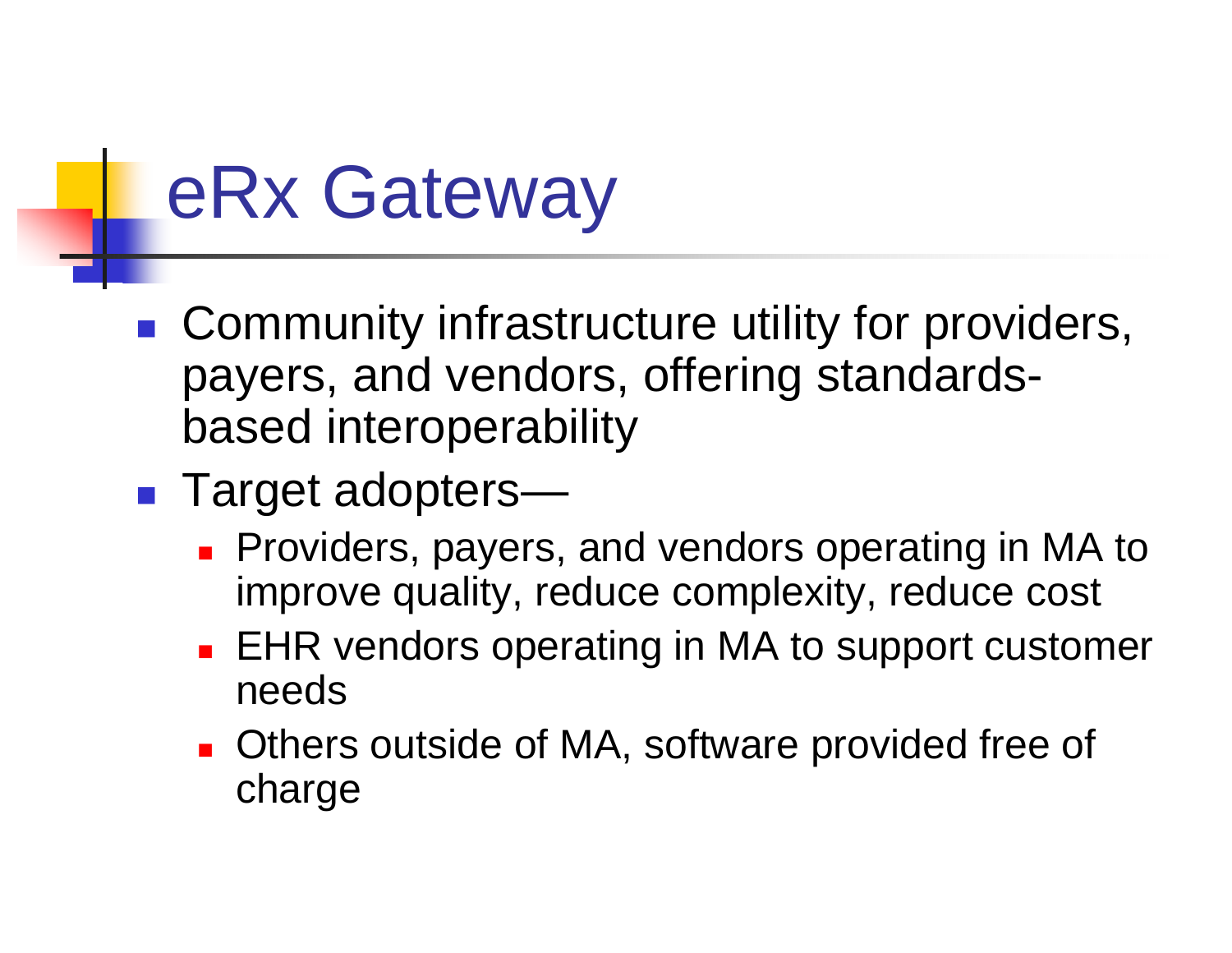## Study Design: Aim I

- **Test interoperability of standards** 
	- Accuracy—right data/right information
	- Completeness—all functions supported
	- Coherence—compatibility of standards
	- Usability—software specifications clear/understandable, infrastructure used efficiently, data well understood by users
- **Test vocabularies and code sets** 
	- **Semantic interoperability of drug identifiers and** other key identifiers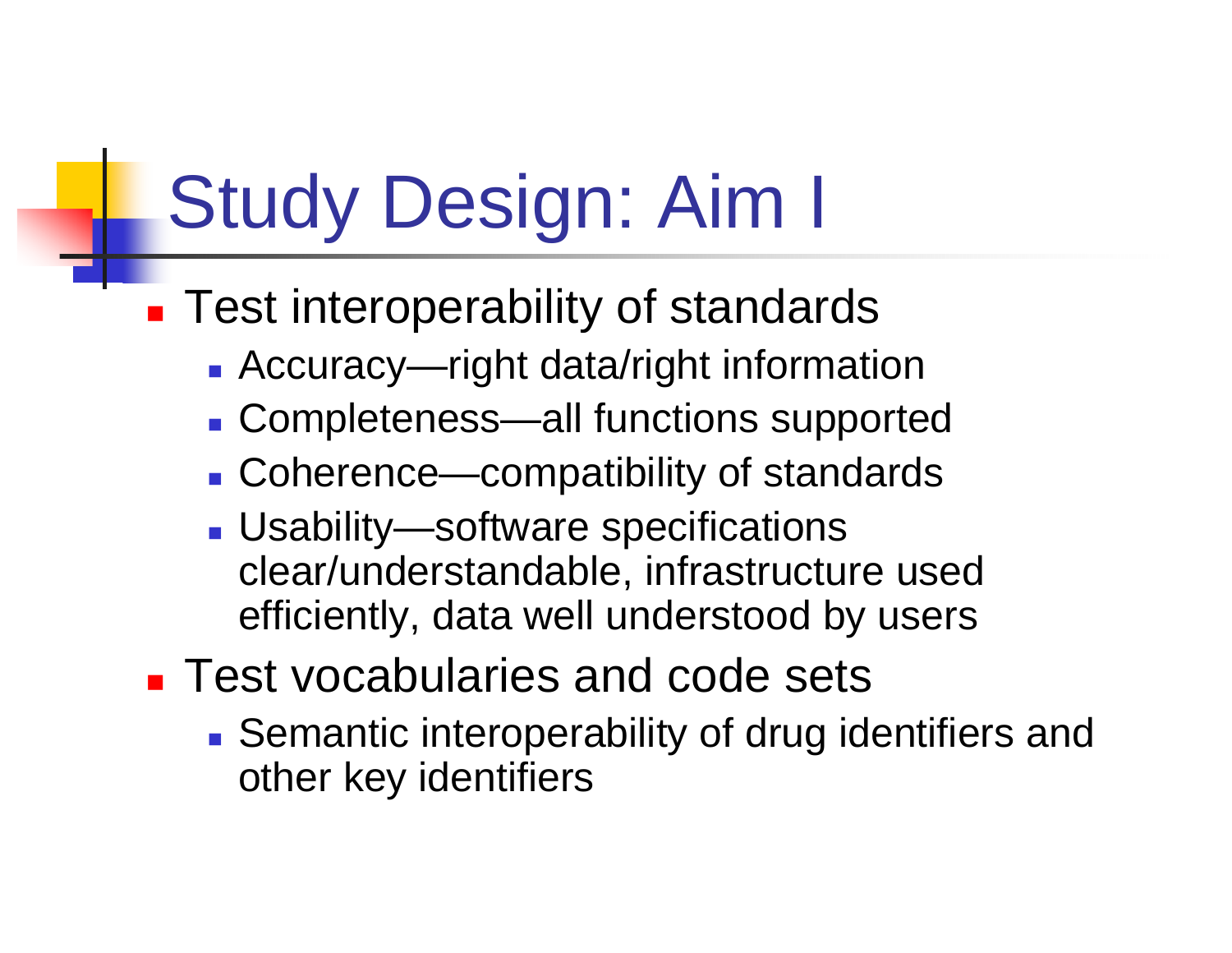# Study Design Aim I: Reporting

- **Interoperability** metrics
	- Accuracy
	- **Completeness**
	- Coherence
	- **L** Usability
- **Exceptions, issues,** workarounds, recommendations
	- **-** Design
	- **Development**
	- **Testing**
	- **Q**peration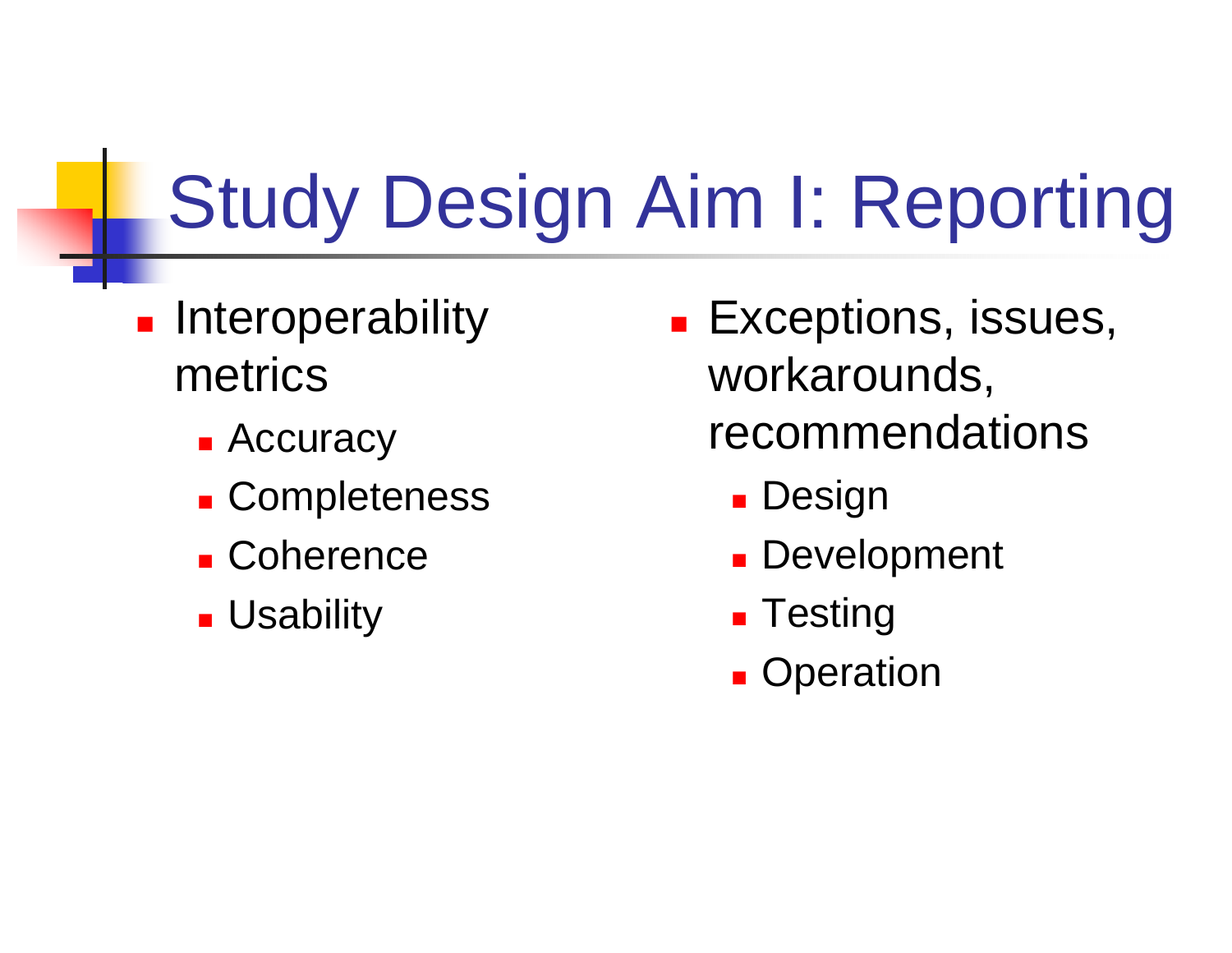# Study Design: Aim II and III

#### **Pre-post and RCT**

**Intervention group – ePrescribing added to existing** ACPOE

#### **Dutcomes of interest**

- **Aim II dispensing errors, other medication errors** including preventable ADEs, formulary medication compliance, medication hx reconciliation, prescribing and the state of the dispensing efficiency
- **Aim III** prescription related calls, prescriptionrelated call impact on office workload and office costs